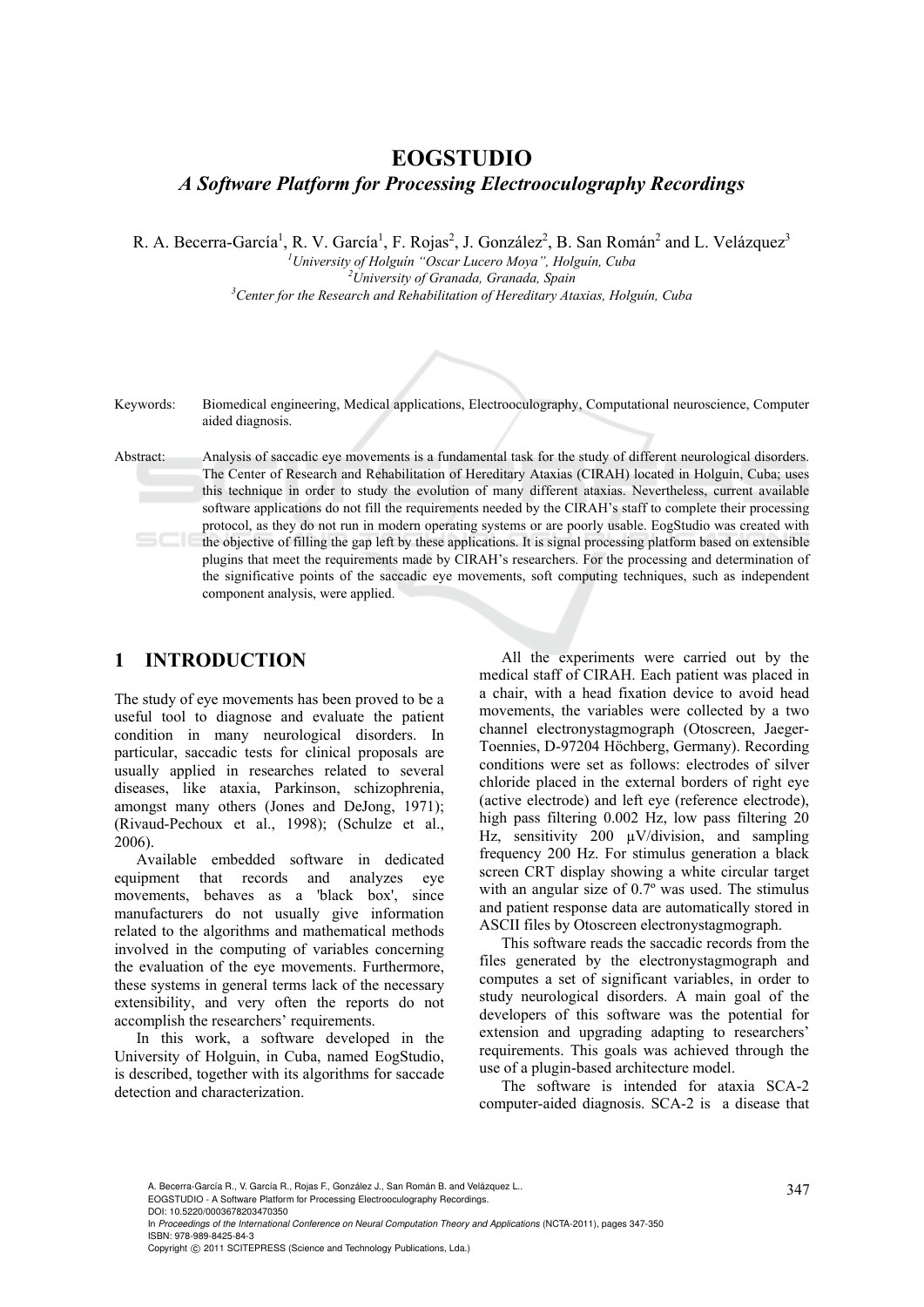presents the international highest levels of prevalence in Holguín, Cuba, where the Center of Research and Rehabilitation of Hereditary Ataxias (CIRAH for its Spanish acronym) is entirely dedicated to study and treat this disease (García Bermúdez, 2007, Velázquez-Pérez, 2001).

Medical staff of CIRAH contributed in the process of selecting the variables to be studied, collecting patient records and validating tests to the software. CIRAH has been also the main user of the software, which has been used in this centre in the last two years.

#### **2 DESIGN**

Although there is some available software for performing some of the tasks for which EogStudio is intended, these programs are generally old and very specific for the machine where they get the data from. For instance, the equipment used at CIRAH to make EOG recordings is the Otoscreen electronystagmograph, which provides its own software designed to run on machines with MS-Windows 95 operating system. This software makes very difficult to do certain tasks like saccadic point editing and its usability is poor when running in modern operating systems.

More modern software packages like EyeLink Matlab Toolbox (Cornelissen and Peters, 2002) or ILab (Gitelman, 2002) depends on other frameworks like Matlab and are focused in a very specialized audience.

The main intention of EogStudio is providing medical staff with less computing background with a tool were they are capable to manage and edit data from EOG recordings as if they were using an office suite application like Writer, Calc or MS-Word. Thereby, the development team focuses in creating a desktop application that helps users to detect saccades automatically and to make corrections on these data in a fast and easy way.

Other non-functional but not less important requirements was that the software application must be fast and run in all major platforms nowadays like MS-Windows, Mac OS X and GNU/Linux. For this requirement, the use of Qt Toolkit Libraries and the C++ programming language was necessary.

EogStudio was created to be extensible through plugins in order to support various file formats, reports and processing algorithms. Its structure is based on several libraries and plugins which separate and organize the functionalities. Figure 1 illustrates the overall system design.

DGY PUBLIC ATIONS

## **3 WORKFLOW**

EogStudio is centered in studies, where a study is the document where all signals data and events are stored.

The workflow steps to use EogStudio are straightforward, and they can be split in the four following steps:

1. Create a study from an existing recording like Otoscreen CSV files.



Figure 1: EogStudio components design and dependencies.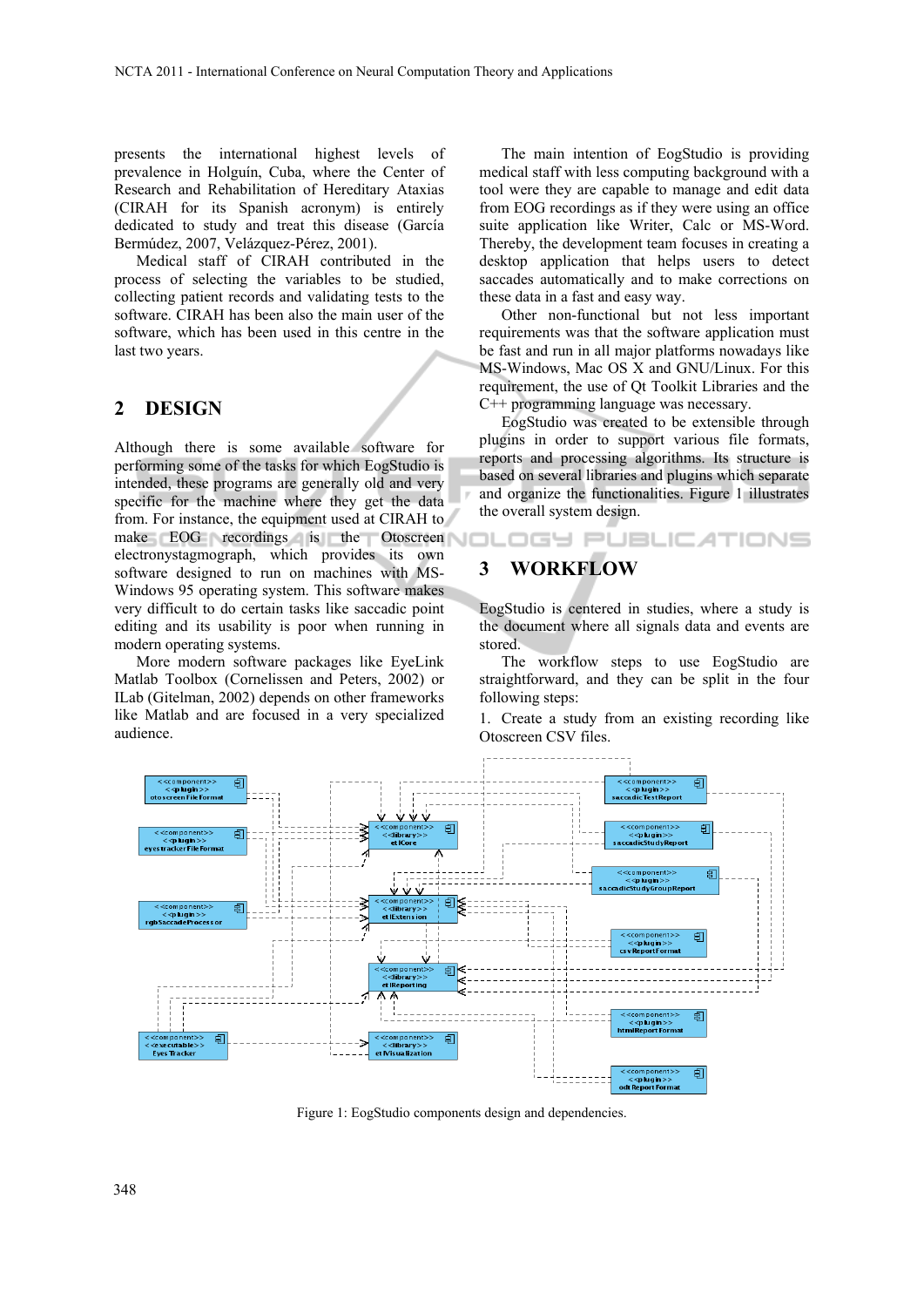2. Detect saccades using the automatic saccade detector.

3. Correct saccadic points using the saccadic editor.

4. Report study saccadic results for further analysis.

The first step consists of creating an study starting from a recording file from Otoscreen or other supported equipment. In the application, this stage comprises a wizard that guides the user through the process. After this, the study will be opened and the application will show the saccade editor for the first test.

The second step of this process allows us to get an initial approximation of the saccades present in the study. A detection algorithm proposed by (García Bermúdez, 2007) was used to fulfill this task.

The algorithm for saccade detection works as follows:

- 1. Locate the stimulus transition points.
- 2. Find the middle point of each saccade.
- 3. Determine the start and end point of each saccade.

The algorithm uses local polynomials to adjust the saccade start and end points according to Equation 1.

$$
T_{\text{Start}} = T_{\text{MiddlePoint}} - \frac{T_{\text{MaxSac}}}{2}
$$
  

$$
T_{\text{End}} = T_{\text{MiddlePoint}} + \frac{T_{\text{MaxSac}}}{2}
$$
 (1)

Where  $T_{start}$  and  $T_{End}$  are the saccade start and end points, respectively; and  $T_{MaxSac}$  is the maximum duration of a saccade.

Once we have the first approximation of saccadic points, we proceed to fix the saccades whose points were not set well in the signal using a simple visual editor provided in the application with facilities for adding, removing and editing saccadic points (Figure 2).



Figure 2: Saccades editor.

Once all saccades were corrected, study reports can be generated to different formats like: tabulated text (csv), Hypertext Markup Language (html) and Open Document Format (odf). This report contains all relevant data that the medical team may use for their studies.

### **4 APPLICATION EXTENSION THROUGH PLUGINS**

Nowadays, software applications must include an easy extension mechanism in order to simplify the task of adding new functionalities. As it was shown in the design section, EogStudio was built using a plug-in based architecture, which facilitates the previously mentioned task.

This architecture enables independency between the application author and third parties developers. The application provides four types of plugins (Figure 3):

 *File Format Plugins:* This module allows the support of new type of equipment and storage formats.

 *Report Format Plugins:* It provides a simple interface which supports new report presentation formats.

 *Report Plugins:* It brings the possibility of creating new reports and not only the default formats provided by the application.

 *Processing Plugins:* It gives the chance to implement new processing algorithms, for instance detect other ocular events and not only saccades.

| <b>Tipo</b>                                               | <b>Nombre</b>                |       | Versión Fabricante  |
|-----------------------------------------------------------|------------------------------|-------|---------------------|
| $\triangledown$ Formatos de Reporte                       |                              |       |                     |
| Formato de Reporte                                        | <b>ODF Report Format</b>     | 1.0.0 | <b>XYZtem Group</b> |
| <b>Formato de Reporte</b>                                 | <b>HTML Report Format</b>    | 1.0.0 | <b>XYZtem Group</b> |
| Formato de Reporte<br>$\triangledown$ Formatos de Archivo | <b>CSV Report Format</b>     | 1.0.0 | <b>XYZtem Group</b> |
| Formato de Archivo                                        | Otoscreen File Format 1.0.0  |       | <b>XYZtem Group</b> |
| Formato de Archivo                                        | EyesTracker File For 1.0.0   |       | <b>XYZtem Group</b> |
| $\nabla$ Procesadores                                     |                              |       |                     |
| Procesador                                                | RGB Saccade Detector 1.0.0   |       | <b>XYZtem Group</b> |
| $\nabla$ Reportes                                         |                              |       |                     |
| Reporte                                                   | <b>Saccadic Test Report</b>  | 1.0.0 | <b>XYZtem Group</b> |
| Reporte                                                   | <b>Saccadic Study Report</b> | 1.0.0 | <b>XYZtem Group</b> |
| Reporte                                                   | Saccadic Study Grou 1.0.0    |       | <b>XYZtem Group</b> |

Figure 3: Installed plugins dialog window.

It is planned to release a Software Development Kit (SDK) which facilitates the work of developers who wants to extend the application. This kit would consist of a set of well documented libraries used in the development of EogStudio, and a set of plugins